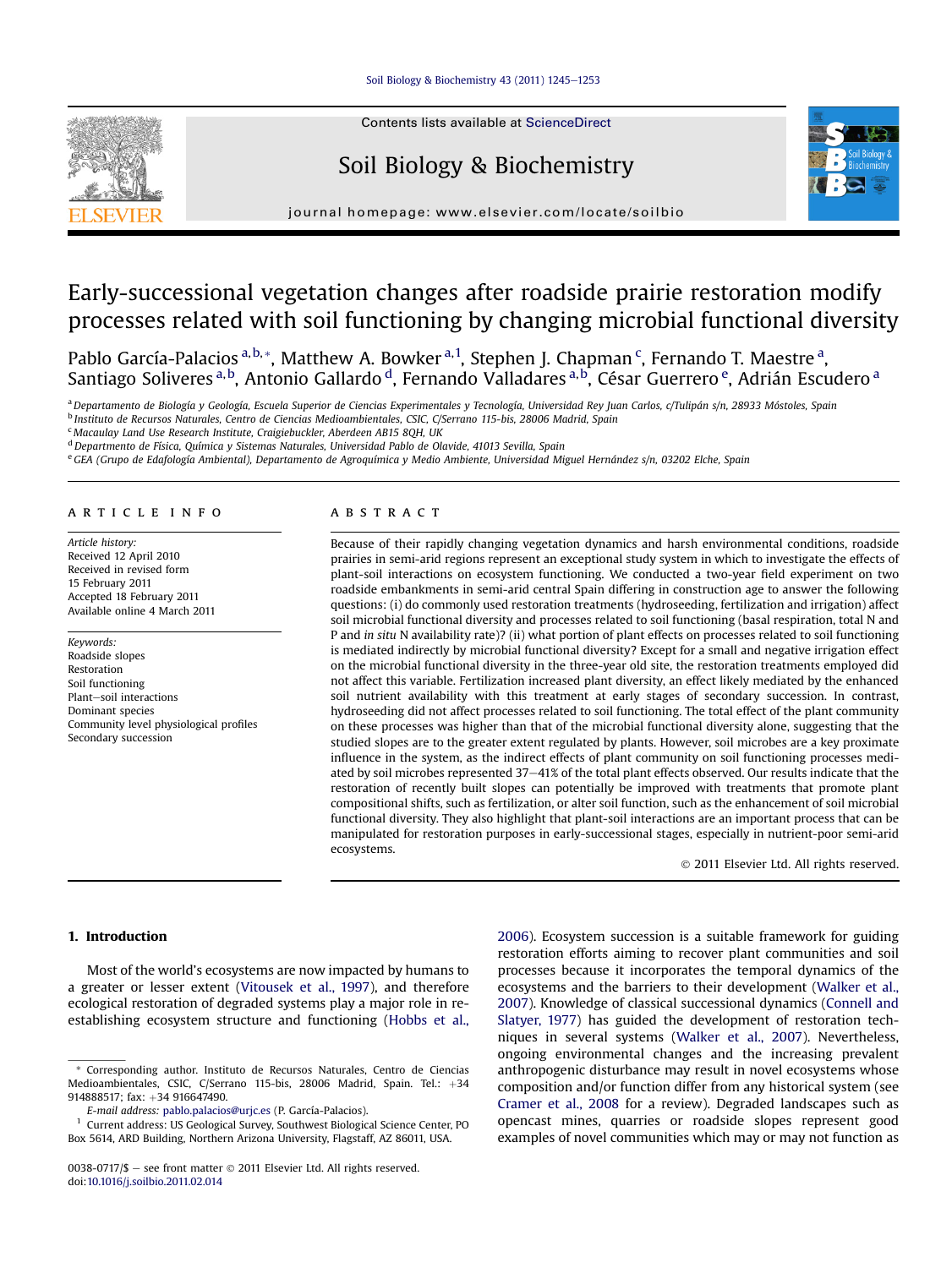natural assemblages [\(Hobbs et al., 2006\)](#page-7-0). Thus, ecosystem functioning in this potentially new succession context remains unknown, as well as the suitability of widely used restoration treatments for recovering vegetation and soil processes ([Matesanz](#page-7-0) [et al., 2006\)](#page-7-0).

With more than 50% of net primary production being returned to the soil ([Wardle et al., 2004\)](#page-8-0), plant-soil interactions are of major importance in understanding the role of biodiversity in controlling ecosystem processes and properties [\(Van der Putten et al., 2001\)](#page-8-0). However, little is known about these links in the context of ecosystem restoration and succession [\(Kardol et al., 2006\)](#page-7-0). In order to study the responses of ecosystem functioning to restoration actions, special attention should be paid to the relationships between plants, microorganisms and soil processes [\(Harris, 2009\)](#page-7-0). Plant community succession can drive the development of ecosystem functioning ([Chapin et al., 1994](#page-7-0)). Since the responses of single plant species fail to match patterns observed in the field where multiple species interact with each other ([Blomqvist et al., 2000\)](#page-7-0), a community perspective would be very useful ([Ehrenfeld et al.,](#page-7-0) [2005\)](#page-7-0). Given the relevance of temporal variations in plant-soil interactions to control ecosystem development [\(Kardol et al., 2006\)](#page-7-0), it is worth including soil communities in the study of newly developing soils [\(Bardgett et al., 2007](#page-7-0)). In the same way, the effectiveness of restoration treatments must be partially assessed belowground, where the manipulation of the communities enhances the rate of recovery of degraded soils ([Harris, 2009](#page-7-0)). Therefore, in order to provide a more inclusive community viewpoint that improves management practices, it is necessary to perform community level studies that test plant-soil interactions ([Ehrenfeld et al., 2005](#page-7-0)). This implies to achieve a better knowledge of how changes in plant composition, and therefore in resource input quality, affect soil communities [\(Bardgett et al., 2005\)](#page-7-0). To adequately interpret this interaction, it is particularly useful to assess the ability of soil microbial communities to metabolize a range of substrates that vary in structural complexity ([Schipper et al., 2001; Oren and Steinberger,](#page-8-0) [2008\)](#page-8-0). Relatively few studies have simultaneously considered plant effects on both soil biota and soil processes [\(Wardle et al., 1999;](#page-8-0) [Porazinska et al., 2003\)](#page-8-0), and many of them have focused on individually grown plants in pot experiments [\(Besmear et al., 2006\)](#page-7-0) and only a few have attempted to determine these effects in natural ecosystems (e.g. [Wardle, 2005; Maestre et al., 2009\)](#page-8-0).

Prairie communities of roadside slopes in semi-arid regions represent an exceptional study system in which to investigate plant-soil diversity effects on ecosystem functioning with a succession perspective. First of all, similarly to opencast sites or strip mines, both plant and soil communities are nearly completely reset due to the use of subsoil and foreign construction materials re-instated after storage [\(Harris et al., 2005\)](#page-7-0). Therefore, changes in the microbial community follow a similar trajectory to those recorded during primary succession ([Harris, 2009\)](#page-7-0). Second, these prairies, dominated by annual plant species, are extraordinarily dynamic, with rapid structural and compositional changes ([Wali,](#page-8-0) [1999](#page-8-0)). These novel communities are also characterized by a high proportion by exotic species artificially introduced in revegetation practices because they are cheap, readily available and easy to establish on disturbed sites [\(Matesanz et al., 2006](#page-7-0)). Thus, since legacy effects of past biota on ecosystem functioning have largely been erased, and because succession occurs more quickly than in most other ecosystems, investigators can easily track its effects on ecosystem functioning. In addition, the soil is nutrient-poor and limited by the short duration of available water ([Bochet et al.,](#page-7-0) [2007\)](#page-7-0). Temporal patterns of soil biodiversity are context-dependent, being more evident in managed systems with nutrientlimited soils [\(Bardgett et al., 1996](#page-7-0)). Restoration treatments inducing shifts in the composition of soil communities thereby give a sign of improvement in the efficiency of nutrient cycling and decomposition processes.

Community-level studies focusing on plant-soil interactions in a restoration context have looked at grassland types in different biogeographic areas ([Donnison et al., 2000; Grayston et al., 2004\)](#page-7-0). However, not many studies to date have evaluated whether soil microbial communities and soil functioning are driven by changes in plant community composition along a continuum of plant diversity plots with similar climatic conditions and grazing pressures, and whether these interactions change along succession. To overcome this gap in our knowledge, we conducted a field experiment on two different roadside prairie slopes in semi-arid central Spain differing in construction age. A previous study carried out on the same sites indicated that plant community responses to the restoration treatments evaluated (irrigation, fertilization and hydroseeding) were site-specific and responded to the dominance of several fast-growing plant species ([García-Palacios et al., 2010\)](#page-7-0). In the present study, we aim to evaluate the effect of these treatments on belowground microbial communities and soil functioning. Microbial functional diversity and surrogates of soil functioning were sampled in parallel with the vegetation to answer the following questions: i) do commonly used restoration treatments (hydroseeding, fertilization and irrigation) affect soil microbial communities and processes related to soil functioning (basal respiration, total N and P and in situ N availability rate)? (ii) what portion of plant effects on processes related to soil functioning is mediated indirectly by microbial communities?

#### 2. Materials and methods

#### 2.1. Study area and experimental design

The experiment was developed at two roadside embankments with similar slope and aspect located in the center of the Iberian Peninsula. The climate is semi-arid, with cold winters and a severe summer drought; annual mean temperature and precipitation are 15 °C and 450 mm, respectively (Getafe Air Base climatic station 40°18'N, 3°44'W, 710 m a.s.l., 1971–2000). One of the sites was a recently built embankment, where construction was finished three months prior to the field surveys. Therefore, vegetation succession and soil dynamics were just recovering after perturbation of land movements. The other site was a three-year old embankment. Both sites are nutrient poor, with low levels of soil organic carbon (hereafter SOC), total N and P, scarce soil biological activity and alkaline pH (Table 1). Three restoration treatments (hydroseeding, fertilization and irrigation) were evaluated in this study. Six blocks containing 12 1 m  $\times$  1 m plots per block, with at least 1 m buffer between plots, were randomly established at each site. Each block contained a full factorial design with the three treatments employed, which were randomly assigned to the plots

Table 1

Main characteristics and soil properties of the two roadside slopes studied at the beginning of the experiment (December 2006). Numerical values are means  $\pm$  SE  $(n = 30)$ .

|                                                               | Recently built site | Three-year old site |
|---------------------------------------------------------------|---------------------|---------------------|
| Initial plant cover $(\%)$                                    | 12                  | 58                  |
| Water holding capacity<br>(ml water $g^{-1}$ soil)            | $0.36 \pm 0.03$     | $0.43 \pm 0.03$     |
| Total N (mg N $g^{-1}$ soil)                                  | $0.14 + 0.01$       | $0.34 + 0.04$       |
| Total P (mg P $g^{-1}$ soil)                                  | $0.16 + 0.01$       | $0.35 + 0.01$       |
| Basal respiration<br>$(mg CO2-C g-1$ soil day <sup>-1</sup> ) | $0.01 + 0.01$       | $0.04 + 0.01$       |
| SOC (g C $kg^{-1}$ soil)                                      | $5.30 \pm 0.06$     | $9.90 + 0.09$       |
| рH                                                            | $8.35 + 0.14$       | $8.06 + 0.15$       |
|                                                               |                     |                     |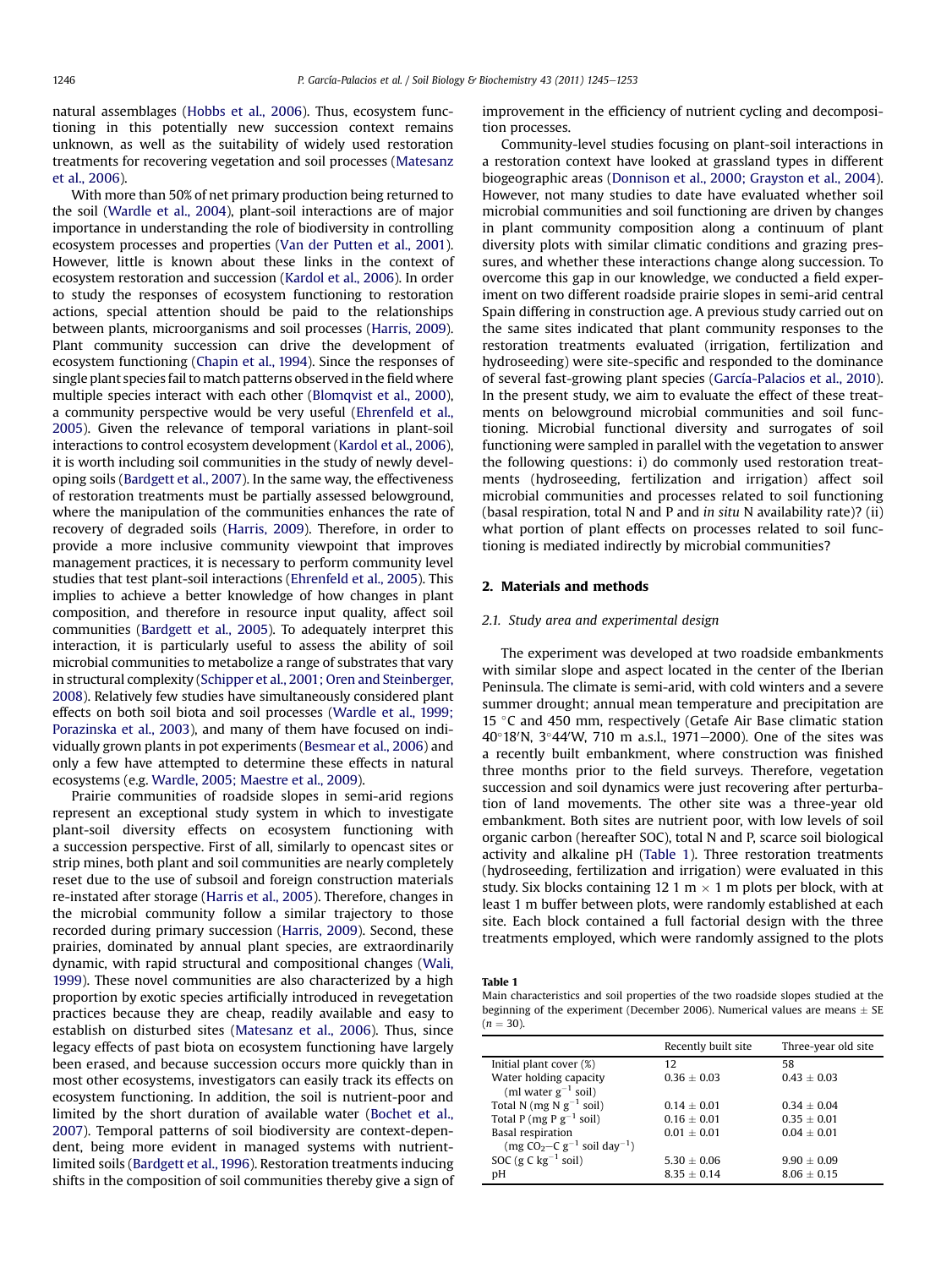within each block. Realistic treatment and seeding rates [\(García-](#page-7-0)[Palacios et al., 2010](#page-7-0)) were chosen to achieve marked soil resource availability and plant richness gradients. In December 2006, we added three hydroseeding levels (control, seeding and seeding  $+$ mulch). The control and seeding addition levels consisted of no seeding addition and the application of a commercial seed mixture (Zulueta Corp., La Rioja, Spain; dose of 30  $g/m^2$ ), constituted essentially by Leguminosae, Gramineae and Compositae species (Table ST.1). The ingredients of the seeding  $+$  mulch level were stabilizer (Stable, dose of 10 g/m<sup>2</sup>; Projar, Valencia, Spain), wood fiber mulch (Hortifibre, dose of 100 g/m<sup>2</sup>, Projar, Valencia, Spain), water (dose of 3  $1/m^2$ ) and the seed mixture. Fertilization was applied twice (December 2006 and January 2008) at two levels (control and fertilized). Fertilized plots received a 20  $g/m<sup>2</sup>$  dose of a slow release N:P:K (16:11:11) inorganic fertilizer (Scott Corp.), while control plots were not fertilized. Irrigation was conducted from March to June in both 2007 and 2008, coinciding with the peak growing season of annual plant communities characterizing our study sites. This treatment was applied at two levels (0 and 50% of the monthly total precipitation median from the  $1971-2000$ period).

## 2.2. Data collection

Plant communities were sampled at the two sites in May 2008, the optimal phenological moment to measure the annual herbaceous communities studied. Plant community composition was established by visually estimating plant species cover in each 1 m square plot. We collected soils in December 2006, prior to treatment addition, and again in June 2008, to see the effects after two plant growing seasons. We removed four soil cores (5 cm diameter, 7.5 cm depth) from random locations in each plot. Soil cores were bulked by plot and homogenized in the field. In the laboratory, the samples were sieved (2 mm mesh) and separated into two fractions. One fraction was immediately frozen at  $-80$  °C for microbial analysis; the other was air-dried for 1 month for biogeochemical analyses.

## 2.3. Assessing of microbial functional diversity

We analyzed soil heterotrophic microbial communities with the MicroResp™ system ([Campbell et al., 2003](#page-7-0)). This is a whole-soil method based on community level physiological profiles (CLPP) obtained by testing of 15 carbon sources that vary in structural complexity [\(Oren and Steinberger, 2008\)](#page-7-0); here we used amino acids (L-alanine, L-lysine, arginine, L-cysteine-HCl and N-acetyl-glucosamine [NAGA]), carbohydrates (D-fructose, D-galactose, D-glucose, L-arabinose and D-trehalose), carboxylic acids (citric acid, L-malic acid, oxalic acid and  $\gamma$  amino butyric acid [GABA]) and a fatty acid ester polymer (Tween 80) (all Sigma Aldrich, UK). In functional terms, the substrate utilization rates of the carbon sources correspond to the catabolic attributes of different soil microbial functional groups [\(Zak et al., 1994\)](#page-8-0). Even if we cannot assess microbial communities in relation to taxonomic or phylogenetic diversity ([Øvreås, 2000](#page-7-0)), we can use MicroResp data to interpret changes in functional diversity. Prior to carrying out the MicroResp<sup> $m$ </sup> method, defrosted soils were introduced into the plates and pre-incubated for five days at 25  $\degree$ C. The moisture within the plates was corrected to 40% WHC in order to condition the soils and reestablish active microbial populations. Although potential changes in microbial communities may have occurred due to freeze-thaw cycles, samples are still comparable because all the soils had the same treatments. To avoid changes in soil moisture content during incubation, plates were covered with parafilm and introduced in a large sealed box containing a dish of self-indicating soda lime and lined with wet paper towels. An open air plate substrate-in-soil incubation period of 2 h was set to allow any abiotic  $CO<sub>2</sub>$  release from our soils. After that, the plates were incubated for 6 h and read at 570 nm. This protocol was repeated after 24 h to check for longer term catabolism of the substrates and help in the interpretation of CO<sub>2</sub> rates. The results were calculated on the basis of the 16th substrate (water), which represents the basal respiration. Common artifacts in the measurement of respiration in weakly oxygenated and arid alkaline soils include: low responses to amino acid substrates due to ammonia production and high responses to carboxylic acids due to abiotic  $CO<sub>2</sub>$  release ([Oren and Steinberger,](#page-7-0) [2008\)](#page-7-0). Therefore, soil aeration was promoted by maintaining soil moisture to 40% WHC prior the addition of the carbon sources. Since we are interested in the relative differences between treatments instead of the absolute  $CO<sub>2</sub>$  rates and have compared samples within the same soil context (roadside slopes), we expected any abiotic artifacts to similarly affect all the plots evaluated.

## 2.4. Surrogates of soil functioning

The following soil variables related to nutrient cycling were measured as surrogates of soil functioning in the samples collected in December 2006 and June 2008: basal respiration, total N and P and in situ N availability rate. Basal soil respiration rates were determined by NaOH absorption of the  $CO<sub>2</sub>$  evolved during an aerobic five days-incubation in the dark at 40% WHC and 25  $\,^{\circ}$ C, followed by titration with HCl ([Froment, 1972\)](#page-7-0). This variable is strongly related with biological activity ([Kuzyakov, 2006\)](#page-7-0). Total N and P were obtained on an SKALAR San<sup>++</sup> Analyzer (Skalar, Breda, The Netherlands) after digestion with sulphuric acid. Total P has been found to be positively related to fractions of available P (e.g. [Pautler and Sims, 2000\)](#page-8-0), and has been employed when assessing soil functioning in semi-arid steppes ([Maestre and Puche, 2009\)](#page-7-0) and model grasslands [\(Orwin et al., 2010\)](#page-7-0). Total soil N has been broadly used in herbaceous ecosystems to study changes in soil functioning during the course of secondary succession [\(Garnier](#page-7-0) [et al., 2004](#page-7-0)). To estimate in situ soil N availability rate, we used anionic and cationic exchange membranes (types I-100 and I-200, Electropure Excellion, Laguna Hills, California). These ionic exchange membranes (IEMs) are related with N mineralization ([Subler et al., 1995](#page-8-0)) and provide one of the most reliable indices of plant nutrient availability [\(Ziadi et al., 1999](#page-8-0)). IEMs were previously conditioned in the lab by immersing them in demineralized water at 82–90 °C for 48 h. Two 2.5  $\times$  2.5 cm IEMs were positioned in each sampling plot 5 cm below of the top of the surface horizon and incubated for 25 days between May and June 2008. Upon retrieval, we extracted the nutrients from the membranes with a 2 M KCl solution and calculated NH<sub>4</sub><sup>+</sup> and NO<sub>3</sub><sup>-</sup> availability rates by colorimetry (indophenol blue method) using a microplate reader ([Sims](#page-8-0) [et al., 1995\)](#page-8-0). Mineral N was taken as the sum of  $NH_4^+$ -N and  $NO<sub>3</sub>$  –N. As N availability was measured over a period of 25 days rather than by means of individual observations, we referred to it as inferred availability rate. All these soil variables are critical determinants of the functioning of arid and semi-arid ecosystems ([Whitford, 2002\)](#page-8-0). Comparisons of different soil techniques and approaches (in situ vs. laboratory one-time measurements) are not straight forward; therefore we only interpret the trends and relative changes between samples and variables. We used the term potential soil functioning to reflect that lab incubations (potential conditions) have been used as surrogates of soil functioning.

## 2.5. Statistical analysis

We evaluated the effects of restoration treatments on the functional diversity of the soil microbial community and on the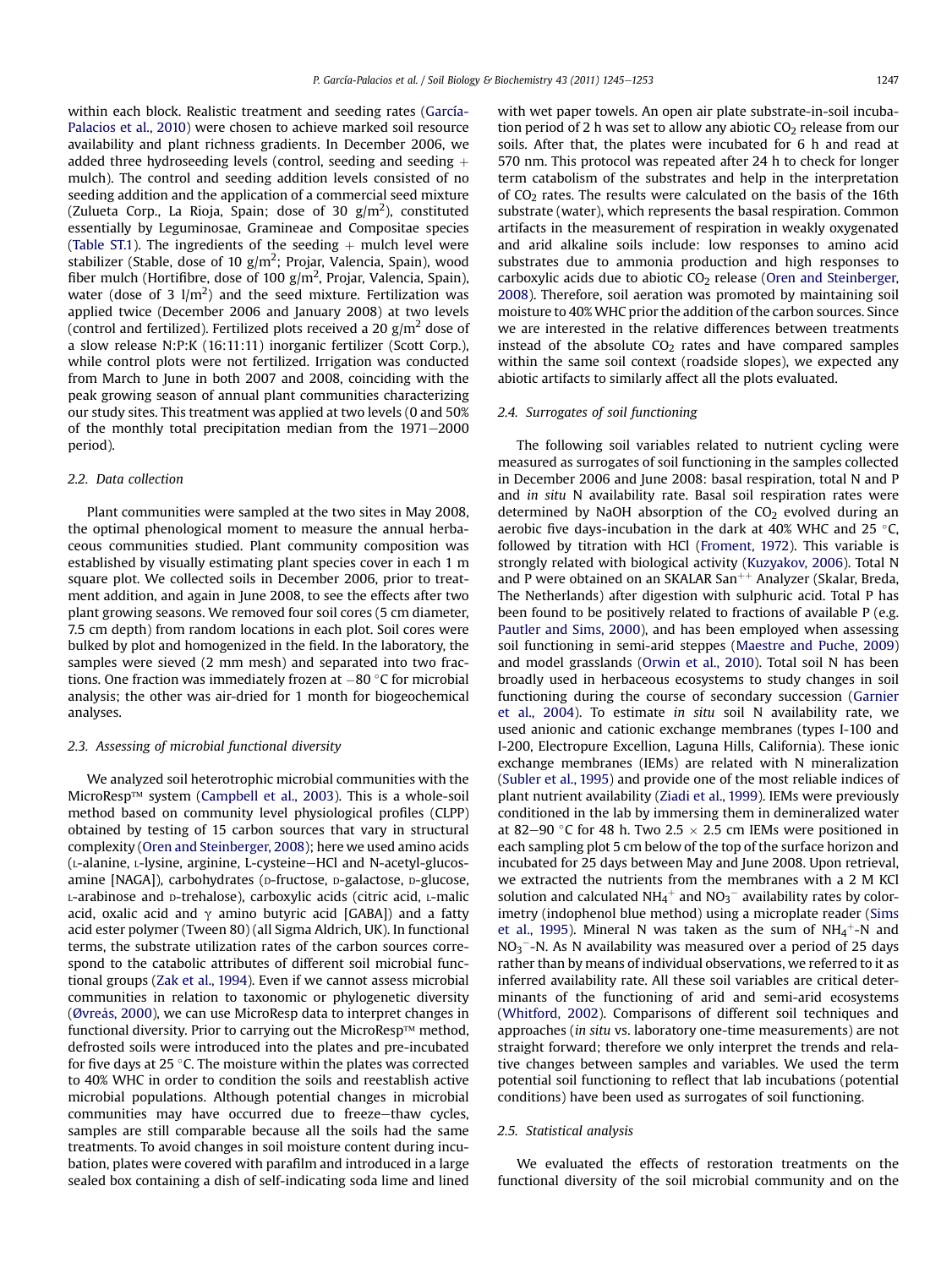<span id="page-3-0"></span>surrogates of potential soil functioning evaluated in June 2008 using a four-way permutational ANCOVA-type test. We used block as random factor and hydroseeding, fertilization and irrigation as fixed factors. Initial (December 2006) microbial functional diversity, basal respiration, total N and P were introduced into their corresponding analyses as covariates. All ANCOVA-type tests were conducted using the semi-parametric PERMANOVA approach ([Anderson, 2001;](#page-7-0) see also [McArdle and Anderson, 2001\)](#page-7-0). This approach does not make distributional assumptions and is compatible with any distance measure. We used the Euclidean distance and 9999 permutations (permutation of raw data) in each analysis. The P-values used in the analyses were obtained from a random Monte Carlo sample from the asymptotic distribution of the pseudo F-statistic under permutation ([Anderson, 2001;](#page-7-0) [Anderson and Willis, 2003\)](#page-7-0). All soil microbial community analyses were performed with the first 6 h incubation period data. To aid our interpretation of the PERMANOVA analyses, we also did a canonical analysis of principal coordinates (CAP; [Anderson and](#page-7-0) [Willis, 2003](#page-7-0)).

To assess the extent to which plant and soil microbial functional diversity explained differences in potential soil functioning, we carried out a distance-based linear model called DISTLM ([McArdle](#page-7-0) [and Anderson, 2001](#page-7-0)). This approach is analogous to a traditional regression, but allows the use of matrices of data as either dependent or independent variables. Our three variables were (all spring 2008 data): plant community (a matrix of percent cover data for all plants species), soil microbial functional diversity (a matrix of utilization rates of various C substrates; using the first 6 h incubation period), and potential soil functioning (a matrix of basal respiration, NH4 $^+$ , NO3 $^-$ , total N and P). We constructed a global model in which plant community was a direct predictor of both soil microbial functional diversity and soil functioning, but also indirectly affected soil functioning through the interactions with soil microbial functional diversity. To reduce the probability of identifying spurious predictors as important [\(Johnson and Omland,](#page-7-0) [2004](#page-7-0)), we removed rare plant species (those having less than three occurrences) from the plant community matrix. Using the results from the DISTLM models, we also conducted a simple path analysis ([Shipley, 2000\)](#page-8-0). Path analysis allows us to move beyond bivariate correlation statistics and partition multiple pathways that one variable may have upon another and calculate direct and indirect effects and their total. For example, plant community may affect soil functioning directly or indirectly via altering microbial functional diversity, and the total effects of plant community on soil functioning is the sum of the two pathways. A path coefficient, ranging from  $0-1$  and analogous to regression weights or partial correlation coefficients, is estimated and describes the strength of each pathway. We obtained our path coefficients by taking the square root of the  $R^2$  of the following DISTLM models: plant community  $\rightarrow$  soil microbial functional diversity, plant community  $\rightarrow$  potential soil functioning | soil microbial functional diversity, soil microbial functional diversity  $\rightarrow$  potential soil functioning  $|$ plant community (note: the latter two are partial tests, and "j" may be understood as "independent of the effects of"). The interpretation is similar, except that a "variable" is actually a distance matrix based upon multiple conceptually related variables using Euclidean distance.  $\mathbb{R}^2$  of endogenous variables was calculated using the formula in [McCune and Grace \(2002\).](#page-7-0) While our model is one of hypothesized causation, path coefficients do not prove a cause. However, we can confirm whether the results are consistent with the cause hypothesis.

We selected parsimonious models using Akaike's information criterion (AIC, [Burnham and Anderson, 2002\)](#page-7-0) and step-wise DISTLM procedure to determine which matrix components were most influential in the predictor matrices. The model with the lowest AIC value was selected as the best model in each case. Before DISTLM analyses, we checked for collinearity between explanatory variables using Spearman correlation coefficients  $(\rho)$ . The maximum  $\rho$  found between variables was 0.58, suggesting that our data does not suffer from strong collinearity problems ([Anderson](#page-7-0) [et al., 2008\)](#page-7-0). A separate model was constructed for each site. Multiple regressions were performed between the matrix components identified in our parsimonious models and the predictor matrices. ANCOVAs and distance-based linear models were carried out using the PERMANOVA  $+$  module for the PRIMER software (PRIMER-E Ltd., Plymouth Marine Laboratory, UK; [Anderson et al.,](#page-7-0) [2008](#page-7-0)). Multiple regressions were performed with SPSS version 14.0 (SPSS Inc., Chicago, IL, USA).

## 3. Results

## 3.1. Effects of restoration treatments on soil microbial functional diversity and potential soil functioning

Irrigation was the only treatment that significantly changed the physiological profile of microbial communities in the three-year old site (Fig. 1B; see Table ST.2 for PERMANOVA analysis). The majority of the carbon substrate CO<sub>2</sub> rates were 1 µg CO<sub>2</sub>-C g<sup>-1</sup> h<sup>-1</sup> lower on



Fig. 1. Results of the canonical analysis of principal coordinates, showing the effects of irrigation (Ir(0) and Ir(1) = 0 and 50% of the monthly precipitation median), hydroseeding (Hy(0), Hy(1) and Hy(2) = control, seeding and seeding  $+$  mulch) and fertilization (Fe(0) and Fe(1) = 0 and 20  $g/m<sup>2</sup>$ ) on the microbial functional diversity in both the recently built (1A) and the three-year old site (1B). The data from the different treatments were pooled; values represent means  $\pm$  SE ( $n = 60$ ). An entire block was lost due to lack of enough soil to carry out MicroResp analyses.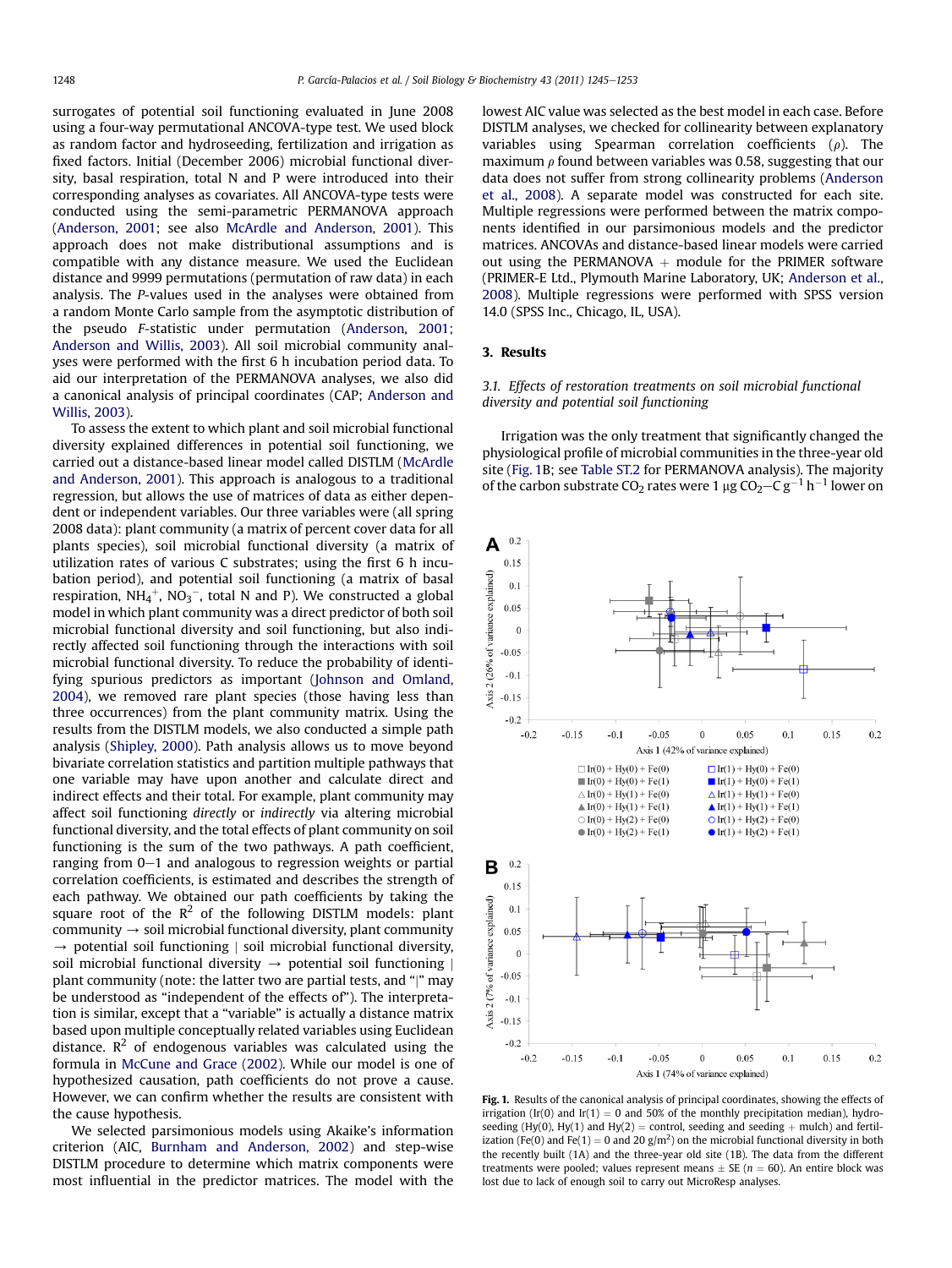<span id="page-4-0"></span>average in treatments receiving irrigation (Fig. SF.2). However, this effect was not significant in the recently built site [\(Fig. 1](#page-3-0)A; see Table ST.2 for PERMANOVA analysis). All the carbon sources showed lower mean  $CO<sub>2</sub>$  evolution rates in the recently built site than in the three-year old site (Figs. SF.1 and SF.2). Results did not change when we introduced the physiological profile of the microbial communities in December 2006 as a covariate

 $\rm NO_3^-$  availability inferred rate was about three times as high in fertilized plots ( $F_{1,4} = 9.89$ ,  $P = 0.043$ ), although the NH<sub>4</sub><sup>+</sup> inferred rate was not affected by any effect or interactions in the recently built site (Fig. 2A). In the three-year old site, we found a significant fertilization effect ( $F_{1,4} = 19.78$ ,  $P = 0.013$ ) and an irrigation  $\times$ fertilization interaction ( $F_{1,4}$  = 18.75, P < 0.001) when analyzing the  $NO<sub>3</sub>$ <sup>-</sup> availability inferred rate (Fig. 2B). The same interaction  $(F_{1,4} = 15.97, P = 0.018)$  was also found when analyzing the NH<sub>4</sub><sup>+</sup> inferred rate. However, this interaction was the opposite between the two components of the mineral N. The NO<sub>3</sub>  $^-$  inferred rate was about two times as high in fertilized plots, but only 10% higher when we also irrigated. However, the NH $_4^+$  inferred rate was increased by 36% by the additive effects of both fertilization and irrigation.

A three-way significant interaction (hydroseeding  $\times$  irrigation  $\times$ fertilization) was found when analyzing total soil N and P  $(F_{2,10} = 4.53, P = 0.039$  and  $F_{2,10} = 5.97, P = 0.018$  for total N and P, respectively); a significant hydroseeding  $\times$  fertilization interaction  $(F_{2,10} = 4.45, P = 0.042)$  was also found for total P, both in the recently built site. However, the main effects were not significant for either N or P. Post-hoc tests failed to distinguish which groups accounted for the difference, although some non-significant groups contrasted the most. In the three-way interaction, the seeding ( $t = 2.25$ ,  $P = 0.071$ ;  $t = 2.58$ ,  $P = 0.052$ ) and hydroseeding ( $t = 1.97$ ,  $P = 0.111$ ;  $t = 2.32$ ,  $P = 0.069$ ) levels slightly differ from the control when we irrigated and no fertilization was added for both total soil N and P, respectively. In the hydroseeding  $\times$  fertilization interaction, the seeding (t = 1.915,  $P = 0.112$ ) and hydroseeding ( $t = 1.78$ ,  $P = 0.136$ ) levels differ from the control when no fertilization was added. Neither significant main effects nor interactions were found in the three-year old site. The same was found when analyzing soil basal respiration at both sites. Initial (December 2006) soil N, P and basal respiration were used in the analysis as covariates, but their effects were not significant at any site.

## 3.2. Links between vegetation, soil microbial functional diversity and potential soil functioning

The overall variation explained by the model was lower at the recently built than at the three-year old site ([Fig. 3](#page-5-0)A and B) for both soil microbial functional diversity ( $R^2 = 0.24$  and 0.32, respectively) and potential soil functioning ( $R^2 = 0.47$  and 0.70, respectively). The total effect of plant community on the latter was higher than that of microbial functional diversity at both sites ( $r = 0.72$  and 0.54 at the recently built site;  $r = 0.85$  and 0.61 at the three-year old site, for plant and microbial functional diversity, respectively). The parsimonious models constructed [\(Table 2\)](#page-5-0) showed that some plant species and soil microbial functional groups were especially important in influencing the response matrices but this link was only significant in the three-year old site. In our model for this site, the plant species Silybum marianum (L.) Gaertn was responsible for 10% of the soil microbial functional diversity variation ( $P = 0.012$ ). The relative cover of S. marianum is positively related with several microbial functional groups belonging to the four types of carbon sources employed: amino acids (NAGA:  $R^2 = 0.169$ ,  $P = 0.004$  and alanine:  $R^2 = 0.114$ ,  $P = 0.019$ ), carbohydrates (glucose:  $R^2 = 0.189$ ,  $P = 0.002$  and trehalose:  $R^2 = 0.106$ ,  $P = 0.024$ ), carboxylic acids (GABA:  $R^2 = 0.127$ ,  $P = 0.013$ ) and fatty acids (Tween 80:  $R^2 = 0.095$ ,  $P = 0.033$ ). The microbial functional groups responsible of catabolizing the oxalic acid and trehalose, respectively, explained 15%  $(P < 0.001)$  and 7% ( $P = 0.013$ ) of the soil functioning variation. Their  $CO<sub>2</sub>$  rates were positively related with several surrogates of nutrient cycling (NO<sub>3</sub><sup>-</sup> availability rate:  $R^2 = 0.130$ ,  $P = 0.012$  and total N:  $R^2 = 0.092$ ,  $P = 0.036$  for oxalic acid; basal respiration:  $R^2 = 0.096$ ,  $P = 0.032$ ; NO<sub>3</sub><sup>-</sup> availability rate:  $R^2 = 0.164$ ,  $P = 0.004$ ; NH<sub>4</sub><sup>+</sup> availability rate:  $R^2 = 0.185$ ,  $P = 0.002$ ; total N:  $R^2 = 0.098$ ,  $P = 0.030$  and total P:  $R^2 = 0.185$ ,  $P = 0.002$  for trehalose).



**Fig. 2.** Treatment effects on inorganic N availability rates (NH4+ and NO3-) in both the recently built (2A) and the three-year old site (2B). Irrigation levels (0 and 50%) correspond to the control and 50% of the monthly precipitation median, respectively, and fertilization levels (0 and 20 g/m<sup>2</sup>) to the control and the dose applied, respectively. Data represent means  $\pm$  SE ( $n = 60$ ). Ionic exchange membranes were measured in five blocks only.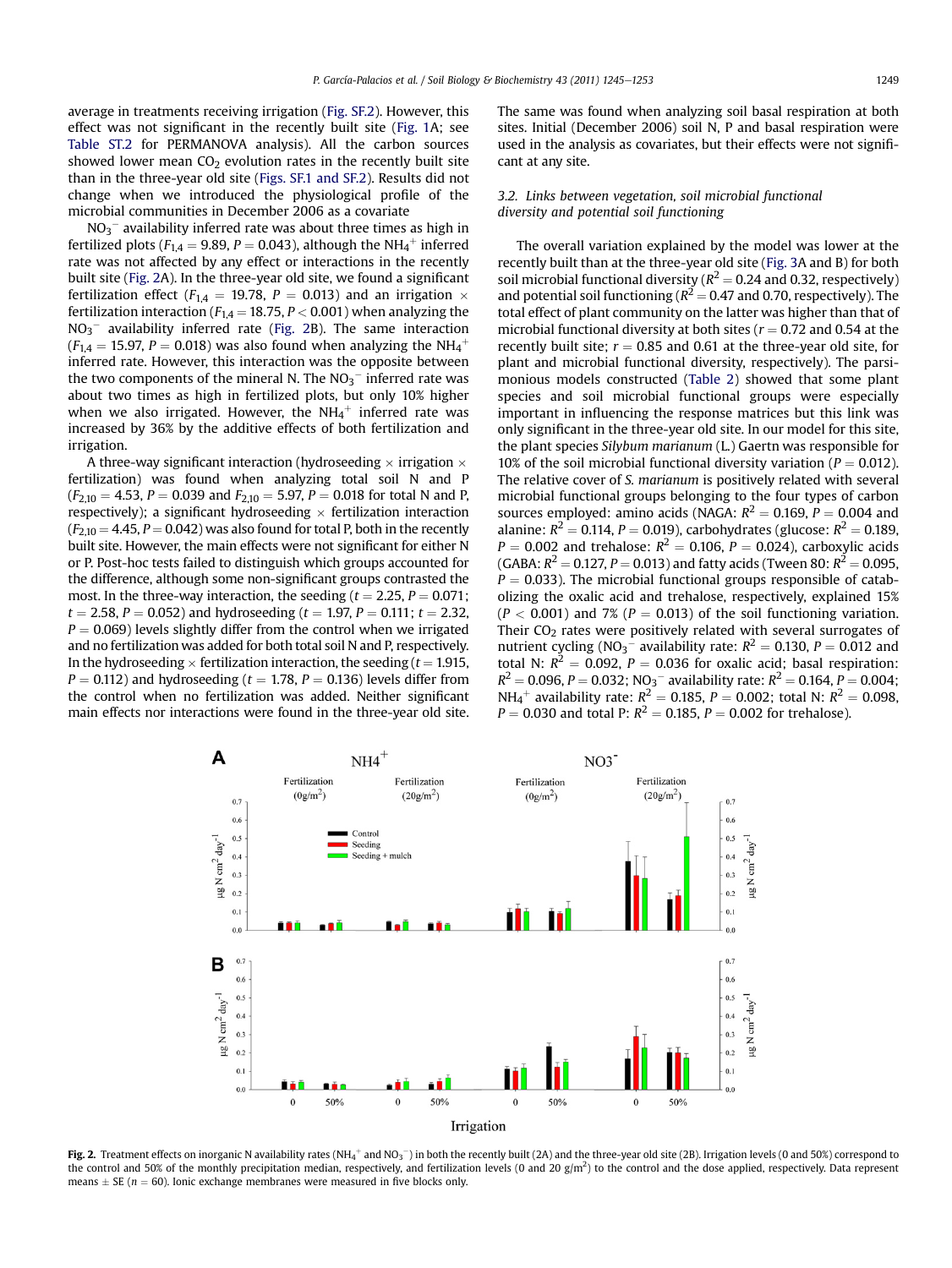<span id="page-5-0"></span>

Fig. 3. Results of path analysis, showing the causal relations found between plant community, soil microbial functional diversity and potential soil functioning in both the recently built (3A) and the three-year old site (3B). Numbers adjacent to arrows are partial correlation coefficients, analogous to regression weights among matrices and indicative of the strength of each pathway. Width of arrows is proportional to path coefficients. As in other linear models,  $R^2$  signifies proportion of variance explained and appears above every response variable in the model. Inset tables reflect the direct, indirect and total effects that one variable may have upon another.

## 4. Discussion

## 4.1. Direct effects of roadside slope restoration on soil microbial functional diversity and potential soil functioning

The restoration treatments employed were relatively ineffective in enhancing soil microbial functional diversity in the studied roadside prairies. Irrigation was the only treatment with significant effects on the microbial functional diversity, with a surprising negative effect on the  $CO<sub>2</sub>$  rate of all the carbon sources at the three-year old site. This is an unexpected effect compared to other dry ecosystems of the world, where water availability is one of the major parameters limiting soil microbial activity and function ([Wagener and Schimel, 1998; Saul-Tcherkas and Steinberger, 2009\)](#page-8-0). Intense rainfall pulses can cause stress conditions for microbial communities ([Fierer et al., 2003](#page-7-0)) when they come after a dry period ([Kieft et al., 1987](#page-7-0)). However, we do not think that this effect is occurring at our field site because we irrigated in spring, the wettest period in the study area. We do not have a full explanation to this unpredicted result, but we suggest the following hypothetical plant-mediated mechanism. [García-Palacios et al. \(2010\)](#page-7-0) found a significant increase in plant total cover with irrigation at this site, mainly because of the increase in the cover of the dominant Carduus tenuiflorus (32% of total site cover). [Wardle et al. \(1998\)](#page-8-0) found that C. tenuiflorus had one of the lowest leaf N concentrations and specific leaf areas of New Zealand grasslands. These values are related to recalcitrant litter and low decomposition rates [\(Wardle](#page-8-0) [et al., 1998\)](#page-8-0), which can negatively affect soil biological activity and microbial biomass [\(Wardle et al., 2004\)](#page-8-0), thereby suppressing the microbial ability in utilizing different carbon sources. Amino acids, such as GABA, arginine, alanine and cysteine, showed the lowest  $CO<sub>2</sub>$  rates in the first 6 h incubation period, supporting results found in arid soils from Israel ([Berg and Steinberger, 2008\)](#page-7-0). These unutilized substrates within the first incubation period were eventually catabolised in the second incubation after 24 h, probably due to growth of microorganisms in response to the added substrates. The apparent utilization rates of the three carboxylic acids (malic, oxalic and citric) remained equal (Fig. SF.1) or considerably decreased (Fig. SF.2) after 24 h, presumably due to abiotic  $CO<sub>2</sub>$  release along the initial 6 h period.

The lack of response of soil functioning surrogates to the restoration treatments applied matched that of microbial functional diversity. Soil N and P increased over time in both sites (data not shown), probably because of the rapid accumulation of dead plant material [\(Berendse, 1998](#page-7-0)), but this pattern was not affected by our treatments. Fertilization was able to enhance the availability of *in situ* mineral N, mainly through an increase in the  $NO<sub>3</sub><sup>-</sup>$  availability, in both sites ([Fig. 2\)](#page-4-0). This short-term increase in nutrient availability is commonplace on grasslands fertilized during restoration efforts [\(Baer et al., 2004](#page-7-0)). However, this soil fertility enhancement only affected plant communities in the recently built site, where fertilization increased the Shannon Index by 67%, an important structural but not functional change ([García-Palacios](#page-7-0) [et al., 2010\)](#page-7-0). The NH<sub>4</sub><sup>+</sup> availability inferred rate was very low at both sites. The volatilization of  $NH_4^+$  to ammonia, typical of dry

#### Table 2

Results of the parsimonious models tested in the recently built and the three-year old sites. In each site, the first model represents the causal relation between plant community and soil microbial functional diversity, and the second the causal relation between plant-soil community interactions and potential soil functioning. AIC = Akaike Information Criterion, and % Var = % of variance explained by each predictor (between 0 and 1). Significant  $R^2$  (P < 0.05) values are shown in boldface.

| Site                          | Response variable         | Predictor                            | <b>AIC</b> | Pseudo-F | P       | % Var | R <sub>2</sub> (cumulative) |
|-------------------------------|---------------------------|--------------------------------------|------------|----------|---------|-------|-----------------------------|
| Recently built                | Soil microbial functional | Bromus rubens L.                     | 88.66      | 2.81     | 0.060   | 0.06  | 0.06                        |
| diversity<br>Soil functioning |                           | Hirschfeldia incana (L.) Lagr.-Foss. | 88.63      | 1.95     | 0.105   | 0.04  | 0.10                        |
|                               |                           | Melilotus officinalis (L.) Pall.     | 87.93      | 2.54     | 0.054   | 0.05  | 0.15                        |
|                               |                           | Medicago lupulina L.                 | 352.02     | 2.84     | 0.071   | 0.06  | 0.06                        |
|                               |                           | D-Galactose                          | 351.67     | 2.26     | 0.090   | 0.05  | 0.10                        |
| Three-year old                | Soil microbial functional | Silybum marianum (L.) Gaertn.        | 165.40     | 5.28     | 0.012   | 0.10  | 0.10                        |
|                               | diversity                 | Lolium rigidum Gaudin                | 165.27     | 2.04     | 0.134   | 0.04  | 0.14                        |
|                               |                           | Hirschfeldia incana (L.) Lagr.-Foss. | 165.26     | 1.88     | 0.149   | 0.04  | 0.18                        |
|                               | Soil functioning          | Oxalic Acid                          | 362.32     | 8.37     | < 0.001 | 0.15  | 0.15                        |
|                               |                           | Trehalose                            | 360.16     | 4.07     | 0.013   | 0.07  | 0.22                        |
|                               |                           | Bromus rubens L.                     | 359.88     | 2.14     | 0.106   | 0.04  | 0.26                        |
|                               |                           | D-Galactose                          | 359.88     | 1.83     | 0.156   | 0.03  | 0.29                        |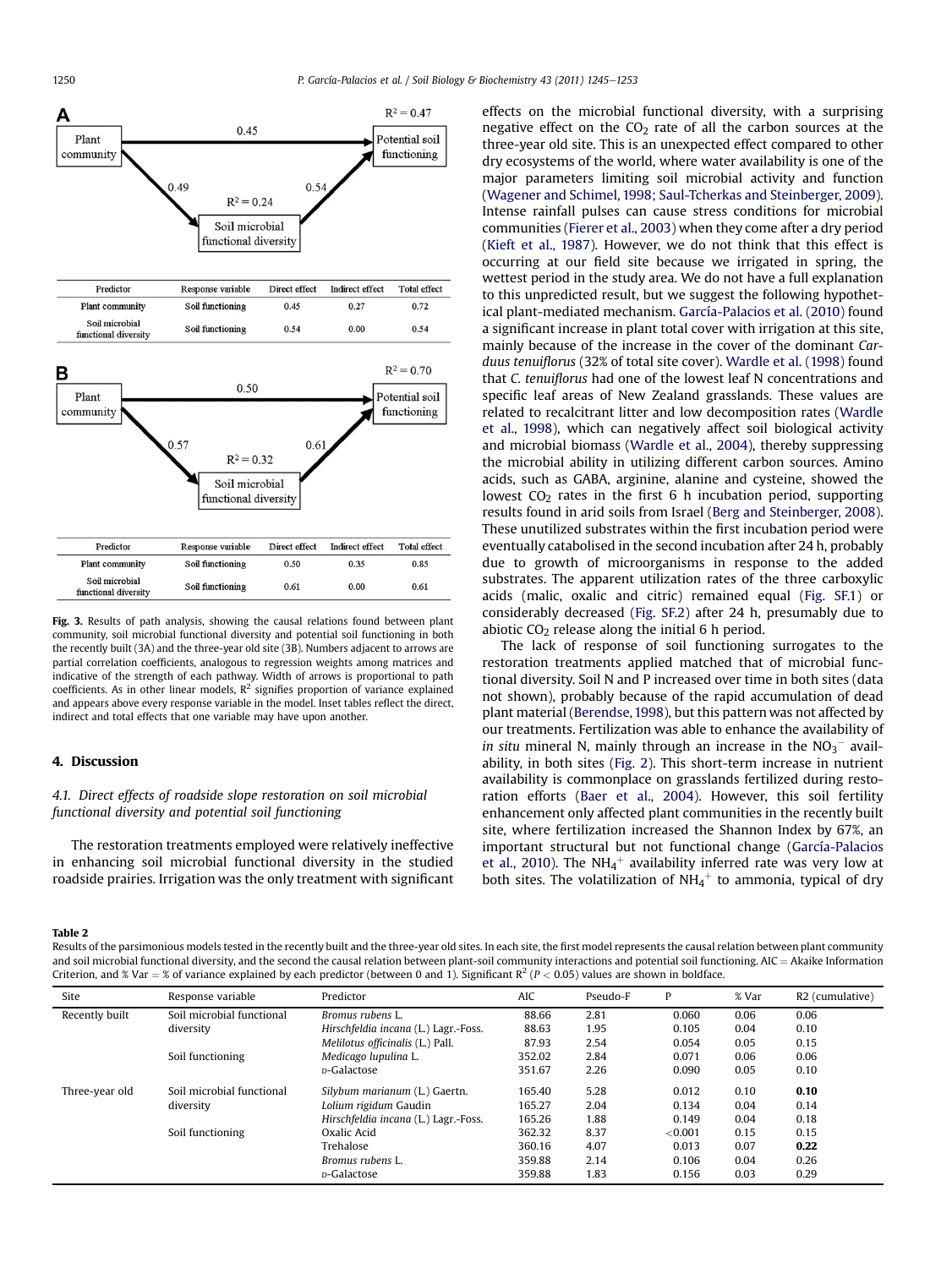ecosystems with soil pH higher than 7 [\(Schlesinger and Peterjohn,](#page-8-0) [1991\)](#page-8-0), could be an explanation for this pattern. Irrigation modulated the outcome of fertilization in the three-year old site. The application of this treatment may have slightly reduced soil pH, allowing for a certain NH $_4^+$  accumulation. In contrast, irrigation may reduce fertilization effects on  $\mathrm{NO_3^{-}}$  availability through microbial immobilization or nutrient leaching [\(Gallardo and](#page-7-0) [Schlesinger, 1995](#page-7-0)). Fertilization is an efficient restoration tool to increase plant diversity because it enhances soil nutrient availability at early stages of secondary succession under poor soil conditions. In contrast, hydroseeding was not able to affect belowground communities and processes, and thus can be considered of little value to improve microsite characteristics for late-successional species, the main goal of this treatment during the restoration of semi-arid roadside slopes ([Matesanz et al., 2006\)](#page-7-0).

## 4.2. Links between aboveground-belowground communities and potential soil functioning, and their application

Because the overall variation in the potential soil functioning data explained by the model was considerably higher in the threeyear old site ([Fig. 3](#page-5-0)A and B), we suggest that short-term temporal dynamics of plant-soil interactions play a critical role determining ecosystem development under secondary succession ([Kardol et al.,](#page-7-0) [2006\)](#page-7-0). The fact that the total effect of vegetation on potential soil functioning was higher than that of the microbial functional diversity in both sites suggest that the studied slopes are to the greater extent regulated by plants. However, the functional diversity of soil microbes exerted a key influence, as the indirect effects of plant community on potential soil functioning mediated by this variable represented 37 and 41% of the total plant effects in the recently built and three-year old site, respectively. In addition to accounting for a substantial proportion of the total plant effects, soil microbial functional diversity exhibited the greatest direct influence on potential soil functioning at both sites ( $r = 0.54$  and 0.61, respectively). These results point to a key influence of the functional diversity of soil microbes on soil functioning in roadside prairie slopes, and suggest that soil microbes are not completely controlled by the plant community during the earliest stages  $(0-5)$ years) of ecosystem development. Therefore, in order to enhance successional rates in newly developing soils such as roadside prairies, management practices should be evaluated in the context of plant-soil interactions.

Our parsimonious models [\(Table 2\)](#page-5-0) showed that some plant species and soil microbial functional groups had more influence than others in the three-year old site. This influence accounted for an average of 31% of the overall variance explained in the model for both soil microbial functional diversity and soil functioning. The cover of S. marianum was positively related with several microbial functional groups belonging to the four types of carbon sources employed. Although this is a causal and not a direct result, it suggests that the seeding of this species could be an appropriate restoration tool to increase the functional diversity of microbial communities. However, S. marianum is a common weed in roadside slopes capable of establishing itself in tall dense patches that eliminate other plant species by shading or competition for water and nutrients [\(Young et al., 1978](#page-8-0)). Therefore we cannot recommend its application as a restoration tool. The microbial functional groups responsible of catabolizing oxalic acid and trehalose were positively related with several surrogates of nutrient cycling. This result suggests that the processes related with soil functioning evaluated can be altered via the enhancement of soil microbial functional diversity. Although not evaluated in this study, the inoculation of microbial communities from functionally diverse soils could be an option to enhance the restoration success of degraded roadside

slopes [\(Graham, 2005](#page-7-0)), and facilitate the establishment of latesuccessional plant species [\(Kardol et al., 2006\)](#page-7-0).

During the initial phases of succession on nutrient-poor, mineral substrates, plant diversity alters microbial community composition and functioning, which in turn, increases the supply of soil N to plants [\(Berendse, 1998](#page-7-0)). This feedback is likely to be most evident in ecosystems with low organic matter content such as studied, where existing substrate pools in the soil are small relative to amounts entering soil from plant detritus ([Zak et al., 2003](#page-8-0)). The rapidly changing vegetation and soil dynamics occurring in early-successional stages in roadside prairie slopes enhance the importance that plant-soil interactions have to drive soil functioning. However, more time is probably needed to recover rates of soil functioning similar to nearby natural areas. The restoration of recently built slopes can potentially be improved with treatments that promote plant compositional shifts, such as fertilization, or that alter soil function, such as the enhancement of soil microbial functional diversity. The necessity of intensive and costly management interventions should be confronted with the ability of plant-soil interactions to improve the restoration of these harsh environments along succession.

## 4.3. Conclusions

In conclusion, our results indicate that restoration treatments based on the increase in the availability of resources (seeds, nutrients and water) do not enhance neither soil microbial functional diversity nor key soil processes related to nutrient cycling. They also suggest that the plant community is not strongly controlled by treatments, but rather by the identity of early colonizers which have attained dominance. These plants go on to exert strong influences on belowground processes and organisms. Plantsoil biota interactions are capable of explaining potential soil functioning in roadside prairie slopes after only a few years of secondary succession, and therefore plant-soil interactions are of major importance to determine the restoration of these emerging ecosystems. However, our study is not without limitations. We acknowledge that our results are highly-dependent on the methods employed, and that they are limited by the one-time measure of soil variables and microbial functional diversity; therefore we can only talk about potential soil functioning. The MicroResp $TM$  system does not include information about taxonomic or phylogenetic diversity of soil microbial communities ([Øvreås, 2000](#page-7-0)). Rather, it provides useful information for plant-soil interaction studies aiming to evaluate how changes in plant community composition, and thus in the quality of plant inputs to the soil, affect the functioning of microbial communities [\(Lagomarsino et al., 2007\)](#page-7-0). The use of higher resolution methods to assess soil microbial communities, such as molecular tools [\(Fierer et al., 2010\)](#page-7-0), and the direct measurements of soil functions instead of the surrogates employed, such as N mineralization [\(Allen et al., 1986\)](#page-7-0), could improve our models, increasing their ability to investigate plant-soil interactions along successional gradients.

The effect of plant-soil interactions upon soil functioning was evaluated using casual relationships, which predictive value is always contingent on the causal structure imposed by the modelers ([Antoninka et al., 2009\)](#page-7-0). Our model is only valid for the type of relations we are evaluating, but does not deny the possibility of other kind of relations within our study system (e.g. feedbacks). In this regard, our modeling approach should be considered as a guide in identifying essential interactions on which empirical efforts should be targeted to confront the results obtained with purely observational approaches such as that employed in this study ([Grace, 2006](#page-7-0)). Instead of implementing standard treatments, restoration projects should focus on plant-soil interactions as an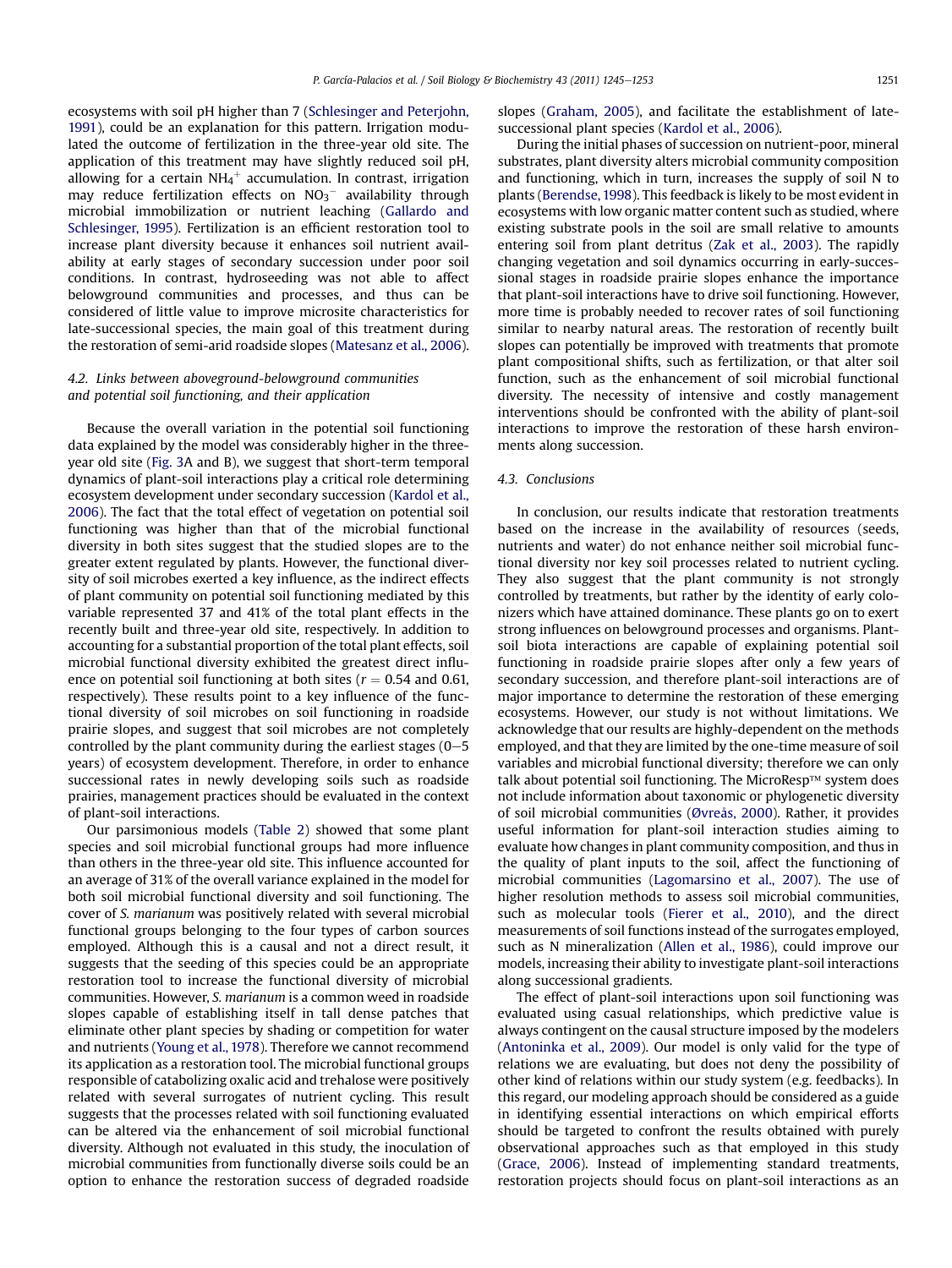<span id="page-7-0"></span>important process that can be manipulated for restoration purposes (Harris, 2009), especially in nutrient-poor, semi-arid ecosystems such as studied.

## Acknowledgements

We thank Andrea P. Castillo-Monroy, Jorge Durán, Alexandra Rodríguez, Clare Cameron, Yolanda Valiñani, Cristina Alcalá and Enrique Pigem for their help in the laboratory and field work, and Jesús Álvarez and all the CINTRA personnel for the facilities and support given during all the stages of this research. The Handling Editor and an anonymous reviewer provided numerous constructive comments that helped to improve the manuscript. PGP and SS were supported by PhD fellowships from Proyecto Expertal, funded by Fundación Biodiversidad and CINTRA. FTM is supported by the European Research Council under the European Community's Seventh Framework Programme (FP7/2007-2013)/ERC Grant agreement  $\,$ n $^{\circ}$  242658. This research was supported by the EXPERTAL and REMEDINAL 2 projects, funded by Fundación Biodiversidad-Cintra S.A. and the Comunidad de Madrid, respectively.

#### Appendix. Supplementary material

Supplementary material associated with this paper can be found, in the online version, at [doi:10.1016/j.soilbio.2011.02.014.](http://dx.doi.org/10.1016/j.soilbio.2011.02.014)

#### References

- Allen, S.E., Grimshaw, H.M., Rowland, P., 1986. Chemical analysis. In: Moore, P.D., Chapman, S.B. (Eds.), Methods in Plant Ecology. Blackwell, Oxford, pp. 303-316. Anderson, M.J., 2001. A new method for non-parametric multivariate analysis of
- variance. Austral Ecology 26, 32-46. Anderson, M.J., Willis, T.J., 2003. Canonical analysis of principal coordinates:
- a useful method of constrained ordination for ecology. Ecology 84, 511-525. Anderson, M.J., Gorley, R.N., Clarke, K.R., 2008. PERMANOVA+ for PRIMER: Guide to
- Software and Statistical Methods. PRIMER-E, Plymouth, UK, 190 pp. Antoninka, A., Wolf, J.E., Bowker, M., Classen, A.T., Johnson, N.C., 2009. Linking
- above and belowground responses to global change at community and ecosystem scales. Global Change Biology 15, 914-929.
- Baer, S.G., Blair, J.M., Collins, S.L., Knapp, A.K., 2004. Plant community responses to resource availability and heterogeneity during restoration. Oecologia 139, 617-629.
- Bardgett, R.D., Hobbs, P.J., Frostegard, A., 1996. Changes in soil fungal: bacterial biomass ratios following reductions in the intensity of management of an upland grassland. Biology and Fertility of Soils 22, 261-264.
- Bardgett, R.D., Yeates, G.W., Anderson, J.M., 2005. Patterns and determinants of soil biological diversity. In: Bardgett, R.D., Usher, M.B., Hopkins, D.W. (Eds.), Biological Diversity and Function in Soils. Cambridge University Press, New York, pp.  $100 - 118$ .
- Bardgett, R.D., Richter, A., Bol, R., Garnett, M.H., Bäumler, R., Xu, X., Lopez-Capel, E., Manning, D., Hobbs, P.J., Hartley, I.R., Wanek, W., 2007. Heterotrophic microbial communities use ancient carbon following glacial retreat. Biology Letters 3, 487-490.
- Berendse, F., 1998. Effects of dominant plant species on soils during succession in nutrient-poor ecosystems. Biogeochemistry 42, 73-88.
- Berg, N., Steinberger, Y., 2008. Role of perennial plants in determining the activity of the microbial community in the Negev Desert ecosystem. Soil Biology & Biochemistry 40, 2686-2695.
- Bezemer, T.M., Lawson, C.S., Hedlund, K., Edwards, A.R., Brooks, A.J., Igual, J.M., Mortimer, S.R, Van der Putten, W.H., 2006. Plant species and functional group effects on abiotic and microbial soil properties and plant-soil feedback responses in two grasslands. Journal of Ecology 94, 893-904.
- Blomqvist, M.M., Olff, H., Blaauw, M.B., Bongers, T., Van der Putten, W.H., 2000. Interactions between above- and below-ground biota: contribution to smallscale vegetation mosaics in a grassland ecosystem. Oikos 90, 584-600.
- Bochet, E., Garcia-Fayos, P., Tormo, J., 2007. Soil water availability effects on seed germination account for species segregation in semiarid roadslopes. Plant and Soil 295, 179-191.
- Burnham, K.P., Anderson, D.R., 2002. Model Selection and Multimodel Inference: a Practical Information-theoretic Approach, second ed. Springer-Verlag, New York, USA, 488 pp.
- Campbell, C.D., Chapman, S.J., Cameron, C.M., Davidson, M.S., Potts, J.M., 2003. A rapid microtiter plate method to measure carbon dioxide evolved from carbon substrate amendments so as to determine the physiological profiles of soil microbial communities by using whole soil. Applied and Environmental Microbiology 69, 3593-3599.
- Chapin, F.S., Walker, L.R., Fastie, C.L., Sharman, L.C., 1994. Mechanisms of primary succession following deglaciation at Glacier Bay, Alaska. Ecological Monographs 64, 149-175.
- Connell, J.H., Slatyer, R.O., 1977. Mechanisms of succession in natural communities and their role in community stability and organization. American Naturalist 111, 1114-1119.
- Cramer, V.A., Hobbs, R.J., Standish, R.J., 2008. What's new about old fields? Land abandonment and ecosystem assembly. Trends in Ecology and Evolution 23,  $104 - 112$
- Donnison, L.M., Griffith, G.S., Hedger, J., Hobbs, P.J., Bardgett, R.D., 2000. Management influences on soil microbial communities and their function in botanically diverse haymeadows of northern England and Wales. Soil Biology & Biochemistry 32, 253-263.
- Ehrenfeld, J.G., Ravit, B., Elgersma, K., 2005. Feedback in the plant-soil system. Annual Review of Environment and Resources 30, 75-115.
- Fierer, N., Schimel, J.P., Holden, P.A., 2003. Influence of drying-rewetting frequency on soil bacterial community structure. Microbial Ecology 45,  $63-71$ .
- Fierer, N., Nemergut, D.R., Knight, R., Crainej, J.M., 2010. Changes through time: integrating microorganisms into the study of succession. Research in Microbiology 161, 635-642.
- Froment, A., 1972. Soil respiration in a mixed oak forest. Oikos 23, 273-277.
- Gallardo, A., Schlesinger, W.H., 1995. Factors determining soil microbial biomass and nutrient immobilization in desert soils. Biogeochemistry 28, 55-68.
- García-Palacios, P., Soliveres, S., Maestre, F.T., Escudero, A., Castillo, A.P., Valladares, F., 2010. Dominant plant species modulate responses to hydroseeding, irrigation and fertilization during the restoration of semiarid motorway slopes. Ecological Engineering 36, 1290-1298.
- Garnier, E., Cortez, J., Billès, G., Navas, M.L., Roumet, C., Debussche, M., Laurent, G., Blanchard, A., Aubry, D., Bellmann, A., Neill, C., Toussaint, J.P., 2004. Plant functional markers capture ecosystem properties during secondary succession. Ecology 85, 2630-2637.
- Grace, J.B., 2006. Structural Equation Modeling and Natural Systems. Cambridge University Press, New York.
- Graham, P.H., 2005. Practices and issues in the inoculation of prairie legumes used in revegetation and restoration. Ecological Restoration 23, 186-194.
- Grayston, S.J., Campbell, C.D., Bardgett, R.D., Mawdsley, J.L., Clegg, C.D., Ritz, K., Griffiths, B.S., Rodwell, J.S., Edwards, S.J., Davies, W.J., Elston, D.J., Millard, P., 2004. Assessing shifts in microbial community structure across a range of grasslands of differing management intensity using CLPP, PLFA and community DNA techniques. Applied Soil Ecology 25, 63-84.
- Harris, J., 2009. Soil microbial communities and restoration ecology: facilitators or followers? Science 325, 573-574.
- Harris, J.A., Grogan, P., Hobbs, R.J., 2005. Restoration ecology and the role of soil biodiversity. In: Bardgett, R.D., Usher, M.B., Hopkins, D.W. (Eds.), Biological Diversity and Function in Soils. Cambridge University Press, New York, pp.  $319 - 342$
- Hobbs, R.J., Arico, S., Aronson, J., Baron, J.S., Bridgewater, P., Cramer, V.A., et al., 2006. Novel ecosystems: theoretical and management aspects of the new ecological world order. Global Ecology and Biogeography 15,  $1-7$ .
- Johnson, J.B., Omland, K.S., 2004. Model selection in ecology and evolution. Trends in Ecology and Evolution 19,  $101-108$ .
- Kardol, P., Bezemer, T.M., Van der Putten, W.H., 2006. Temporal variation in plant-soil feedback controls succession. Ecology Letters 9, 1080-1088.
- Kieft, T., Soroker, E., Firestone, M., 1987. Microbial biomass response to a rapid increase in water potential when dry soil is wetted. Soil Biology & Biochemistry 19, 119-126.
- Kuzyakov, Y., 2006. Sources of  $CO<sub>2</sub>$  efflux from soil and review of partitioning methods. Soil Biology & Biochemistry 38, 425-448.
- Lagomarsino, A., Knapp, B.A., Moscatelli, M.C., De Angelis, P., Grego, S., Insam, H., 2007. Structural and functional diversity of soil microbes is affected by elevated [CO2] and N addition in a poplar plantation. Journal of Soil and Sediments 7,  $399 - 405.$
- Maestre, F.T., Puche, M.D., 2009. Indices based on surface indicators predict soil functioning in Mediterranean semi-arid steppes. Applied Soil Ecology 41,  $342 - 350.$
- Maestre, F.T., Puche, M.D., Bowker, M.A., Hinojosa, M.B., Martínez, I., García-Palacios, P., Castillo, A.P., Soliveres, S., Luzuriaga, A.L., Sánchez, A.M., Carreira, J.A., Gallardo, A., Escudero, A., 2009. Shrub encroachment can reverse desertification in mediterranean semiarid grasslands. Ecology Letters 12, 930-941.
- Matesanz, S., Valladares, F., Tena, D., Costa-Tenorio, M., Bote, D., 2006. Early dynamics of plant communities on revegetated motorway slopes from southern Spain: is hydroseeding always needed? Restoration Ecology 14, 297-307.
- McArdle, B.H., Anderson, M.J., 2001. Fitting multivariate models to community data: a comment on distance-based redundancy analysis. Ecology 82, 290-297.
- McCune, B., Grace, J.B., 2002. Analysis of Ecological Communties. MJM Software Design, Gleneden Beach, USA.
- Oren, A., Steinberger, Y., 2008. Catabolic profiles of soil fungal communities along a geographic climatic gradient in Israel. Soil Biology & Biochemistry 40, 2578-2587.
- Orwin, K.H., Buckland, S.M., Johnson, D., Turner, B.L., Smart, S., Oakley, S., Bardgett, R.D., 2010. Linkages of plant traits to soil properties and the functioning of temperate grassland. Journal of Ecology 98, 1074-1083.
- Øvreås, L., 2000. Population and community level approaches for analysing microbial diversity in natural environments a review. Ecology Letters 3,  $236 - 251.$